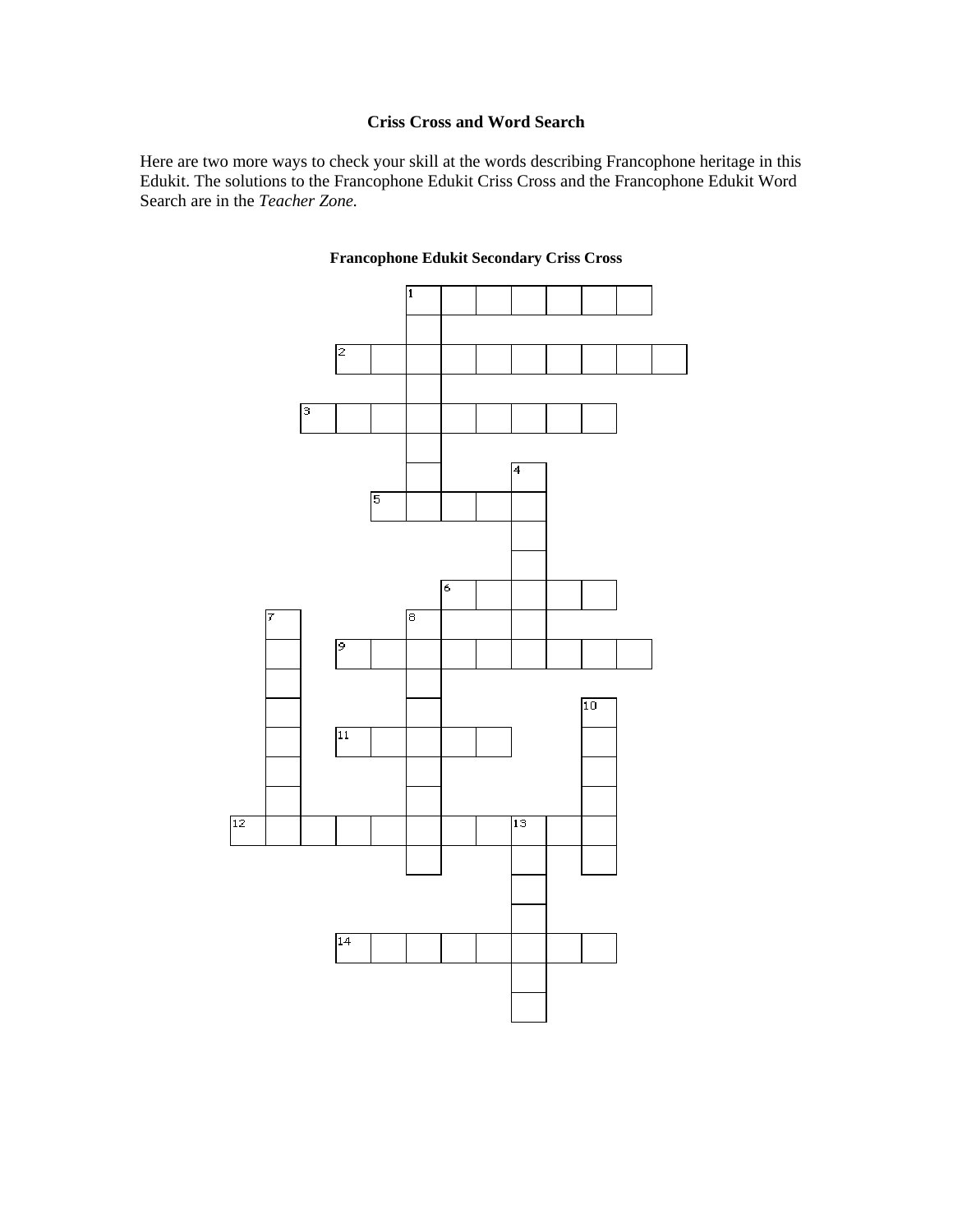## Across

- 1. Clergy provided services here
- 2. Language community"
- 3. Territory before Alberta and Saskatchewan
- 5. Hide your supplies
- 6. Heritage is mixed European and First Nation
- 9. Brothers settled near Fort Saskatchewan 1872
- 11. Paper exchanged for land
- 12. first language is French
- 14. "en anglais s'il vous plait!" directed to him

## Down

- 1. Act created first prairie province
- 4. Parliamentary title for Claudette Tardif
- 7. Also known as coureur de bois
- 8. language learning type
- 10. Franco-Albertan novelist and horticulturalist
- 13. Main mission organization in Alberta